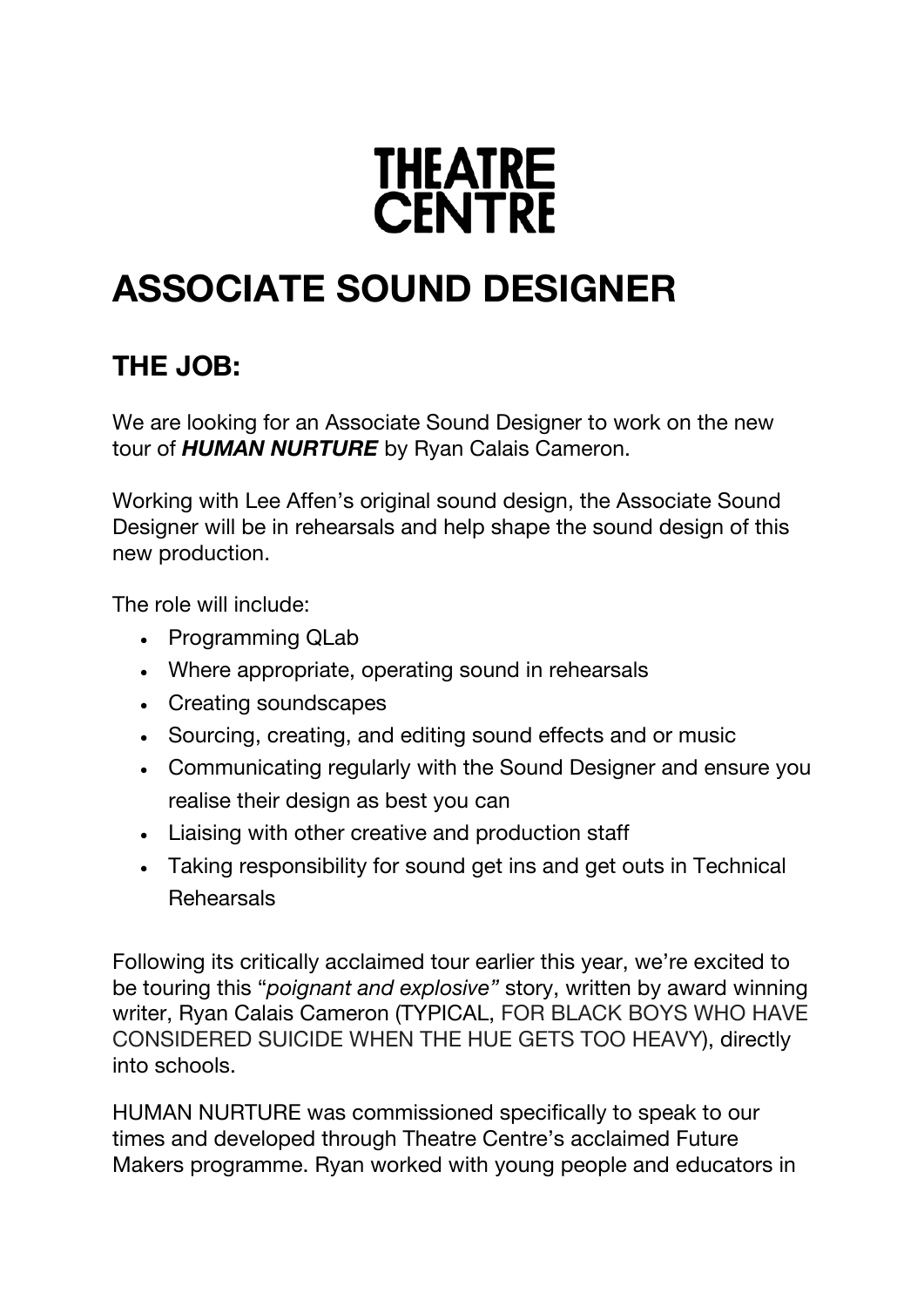schools and colleges around the country to root the world and language of HUMAN NURTURE in their real experiences.

Theatre Centre, an Arts Council England National Portfolio Organisation with almost seventy years' experience, is dedicated to creating bold, relevant, and relatable theatre for and with young people.

## **INFORMATION:**

**Rehearsals Dates:** 29 August – 21 September 2022 (3.5 weeks)

*Rehearsals will be in London (venue TBC). The Associate Sound Designer will not be needed throughout all the rehearsals and dates will be negotiated when contracted.*

**Tour Dates:** 22 September – 12 November

*The Associate Sound Designer will not be needed throughout these dates - these dates are for reference.*

**Fee:** £1,200

#### **WHO ARE WE LOOKING FOR?**

This is an ideal role for an early career sound designer wanting to gain further experience especially in touring theatre. Experience in QLab and sourcing and/or making sound effects is essential. Experience in music composition is desirable.

We are particularly keen to hear from applicants from communities that are underrepresented in the cultural workforce including applicants from the global majority and those whose lived experience reflects the communities we work with. We guarantee to interview any disabled applicant who meets the minimum criteria for the post, and we have a budget to support access.

As part of our commitment to making our working environment as accessible and supportive as we can, we invite all our team members to create an Access Statement to use as a basis to explore reasonable adjustments and flexible arrangements.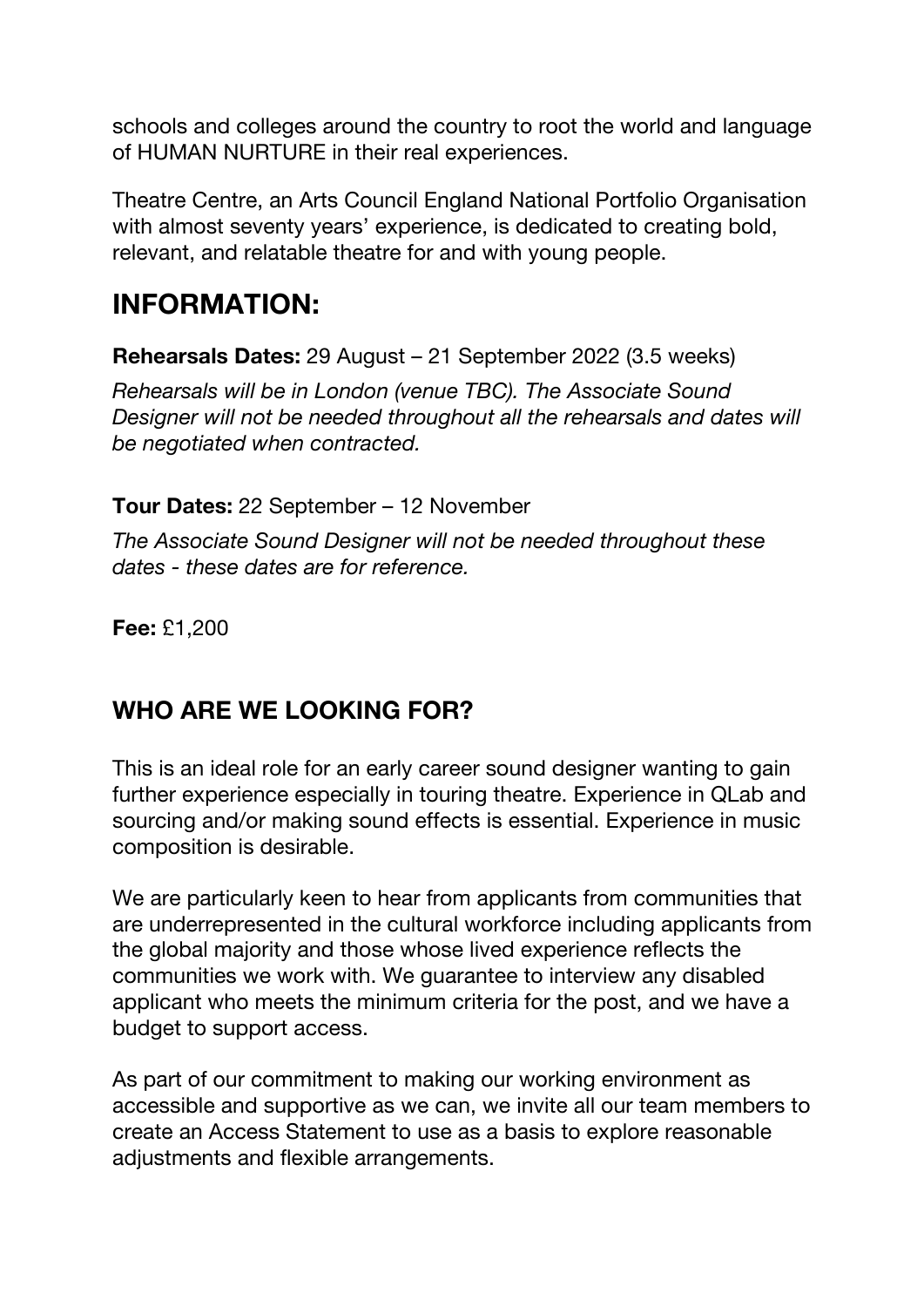## **THE APPLICATION PROCESS:**

Please apply via our application portal HERE.

We encourage you to submit your answers in the way in which best suits you. This can be written, via a short video, audio recording etc. You will also be asked to upload your CV/ Portfolio.

However you choose to apply, remember that we will make our shortlisting decisions based on your answer to this question:

#### **Why are you interested and suited to this role? Please summarise your skills, knowledge, and experience to demonstrate your ability to carry out the role as described in the Job Description.**

Treat this as your expression of interest. It should be no more than 500 words - if recorded or an audio file please make sure it is no longer than 3 minutes.

#### **Application Deadline**: Monday 11 July 2022

**Interviews:** Monday 18 July 2022

*We are committed to Environmental Sustainability, and this is reflected in the creatively in our work we make with young people and operationally as we reduce our carbon and waste footprint wherever possible. We use the Green Book as a resource and support all staff to reduce, reuse, recycle. Theatre Centre has declared Climate Emergency.*